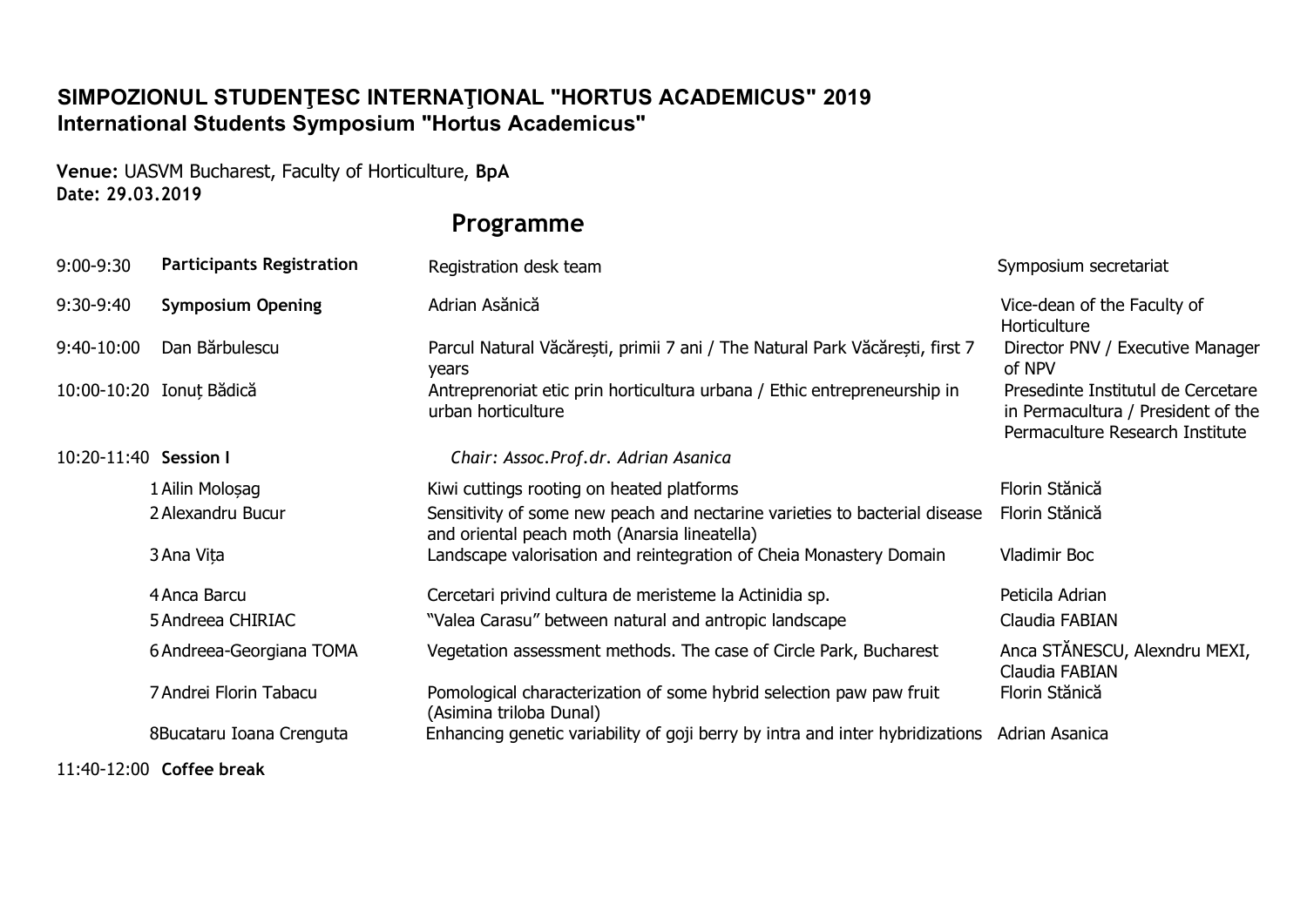| 12:00-14:10 Session II  |                                                          | Chair: Prof.dr. Liliana Badulescu                                                                                    |                                                |
|-------------------------|----------------------------------------------------------|----------------------------------------------------------------------------------------------------------------------|------------------------------------------------|
|                         | 9 Albei Ionut                                            | Breeding new sweet cherry varieties by controled hybridization conducted Adrian Asanica<br>in Istria                 |                                                |
|                         | 10 Carmen Floarea                                        | Tentative regarding local mulberry (Morus alba) genotype selections for Florin Stănică<br>fruit production           |                                                |
|                         | 11 Ciuta Fanel                                           | Research on salad culture technology in hydroponic system using<br>chemical and ecological fertilization recipes     | Lagunovschi-Luchian Viorica, Neata<br>Gabriela |
|                         | 12 Corus Gabriela Alexandr                               | Preliminary researches on propagation by cuttings of Callicarpa bodinieri Mănescu Cristina Rodica                    |                                                |
|                         | 13 Dîrmină Narcis Teodor                                 | (Behavioral study of some apricot varieties in the Bucharest area                                                    | Dorel Hoza                                     |
|                         | 14 Dragomir Claudia-Loredana                             | Cercetari privind cultura cartofului violet în zona București                                                        | Hoza Gheorghita                                |
|                         | 15 Emilia Ancuta Moisescu                                | Characterization of some ornamental apple genotypes as pollinators in<br>orchards                                    | Florin Stănică                                 |
|                         | 16 Geanina-Eliza Oprea                                   | The behavior of hybrids in terms of growth, development and flowering<br>of Primula acaulis                          | Sorina Aurelia Petra                           |
|                         | 17 Hoffman (Constantinescu) Alina,<br>Constantinescu Dan | To value and to capitalize the ecological products                                                                   | Lagunovschi-Luchian Viorica                    |
|                         | 18 Ilie Bogdan                                           | The Influence of the pre-fermentation skin contact conditions on the<br>CIELab parameters of the white wine          | George Cojocaru, Arina Antoce                  |
|                         | 19 Mara-Ioana Perianu                                    | Study on the use of ASFAC in <i>Lactuca sativa</i> L. culture                                                        | Hoza Gheorghita                                |
|                         | 20 Iorga Alexandru, Nita Grigoras<br>Claudia             | Aspects regarding the biological and decorative qualities of new iris<br>varieties cultivated in the Oltenia area    | Diana Vâscă Zamfir                             |
|                         | 14:10-14:30 COFFEE BREAK                                 |                                                                                                                      |                                                |
| 14:30-16:10 Session III |                                                          | Chair: Assoc.Prof.dr. Viorica Luchian Lagunovschi                                                                    |                                                |
|                         | 21 Laurențiu Florin Preda                                | Comparison between the consumers sensorial perception of apple scab<br>sensitive varieties versus the resistant ones | Florin Stănică                                 |
|                         | 22 Lucian Cioacă                                         | Characterization of some local almond (Morus alba) selections from<br>Dobrogea                                       | Florin Stănică                                 |
|                         | 23 Maria-Alexandra SAULEA                                | Urziceni's green belt. Typologies of green urban spaces                                                              | Claudia FABIAN, Ioana TUDORA                   |
|                         | 24 Omar Asan                                             | Preliminary results regarding the behavior of some new almond varieties Florin Stănică<br>in București area.         |                                                |